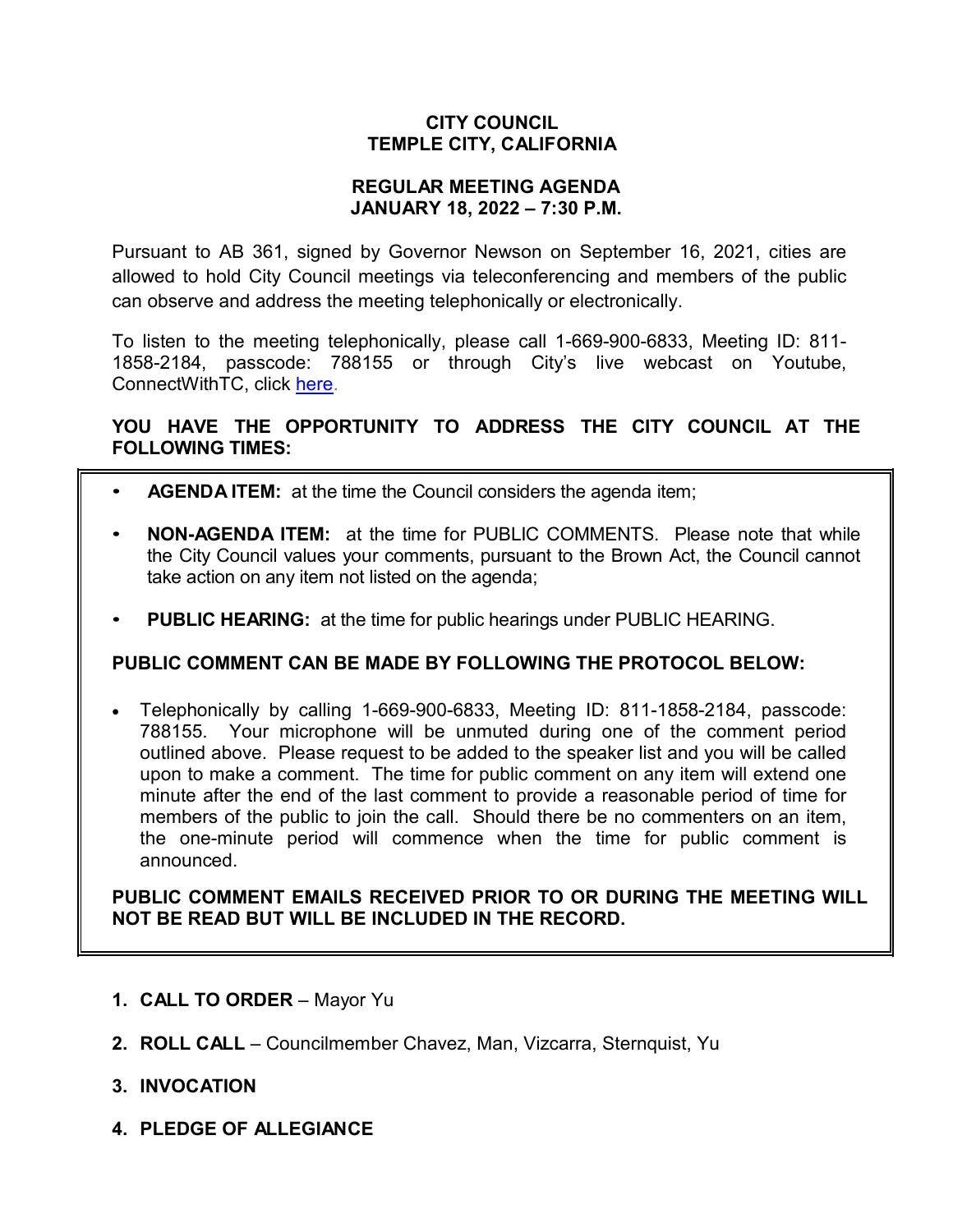## **5. CEREMONIAL MATTERS – PRESENTATIONS**

#### A. HOLIDAY DECORATING CONTEST WINNERS

### **6. PUBLIC COMMENTS ON ITEMS NOT LISTED ON THE AGENDA**

The City Council will now hear public comments regarding items **not listed** on the agenda. The procedure to address the City Council is highlighted on the first page of this agenda. The City Council will close this public comment period 1 minute after the last speaker, but in no event will this public comment period exceed 30 minutes total. There is a second public comment period at the end of the meeting.

#### **7. CONSENT CALENDAR**

All Consent Calendar items may be approved in a single motion as recommended unless removed for further discussion. If members of the City Council or persons in the audience wish to discuss any matters listed on the Consent Calendar, please address them at this time.

Recommendation: Approve Items A through C per recommendations.

### [A. APPROVAL OF MINUTES](https://www.ci.temple-city.ca.us/DocumentCenter/View/17322/02-7A_CCM---2022-01-04)

The City Council is requested to review and approve the Minutes of the Regular City Council Meeting of January 4, 2022.

Recommendation: Approve.

### B. [APPROVAL OF A THIRD AMENDMENT TO THE AGREEMENT WITH HARRIS &](https://www.ci.temple-city.ca.us/DocumentCenter/View/17323/03-7B_Agreement-with-Harris-and-Associates_Staff-Report-Third-Amendment-Harris-Extension-w-attachment)  [ASSOCIATES FOR PROFESSIONAL SERVICES](https://www.ci.temple-city.ca.us/DocumentCenter/View/17323/03-7B_Agreement-with-Harris-and-Associates_Staff-Report-Third-Amendment-Harris-Extension-w-attachment)

The City Council is requested to approve a third and final amendment of the Agreement to extend Harris' services to December 31, 2022 and not to exceed \$8,500.

Recommendation: Authorize the City Manager to enter into a third amendment to the agreement for the Lighting and Landscape District (LLD) Assessment services with Harris & Associates extending it to December 31, 2022 (Attachment "A").

### C. [ADOPTION OF RESOLUTION NO. 22-5578](https://www.ci.temple-city.ca.us/DocumentCenter/View/17318/04-7C_Warrants--Demands--Reso-No-22-5578-11822-FY-2021-2022-w-attachment) APPROVING PAYMENT OF BILLS [FOR FISCAL YEAR 2021-22](https://www.ci.temple-city.ca.us/DocumentCenter/View/17318/04-7C_Warrants--Demands--Reso-No-22-5578-11822-FY-2021-2022-w-attachment)

The City Council is requested to adopt Resolution No. 22-5578 authorizing the payment of bills.

Recommendation: Adopt Resolution No. 22-5578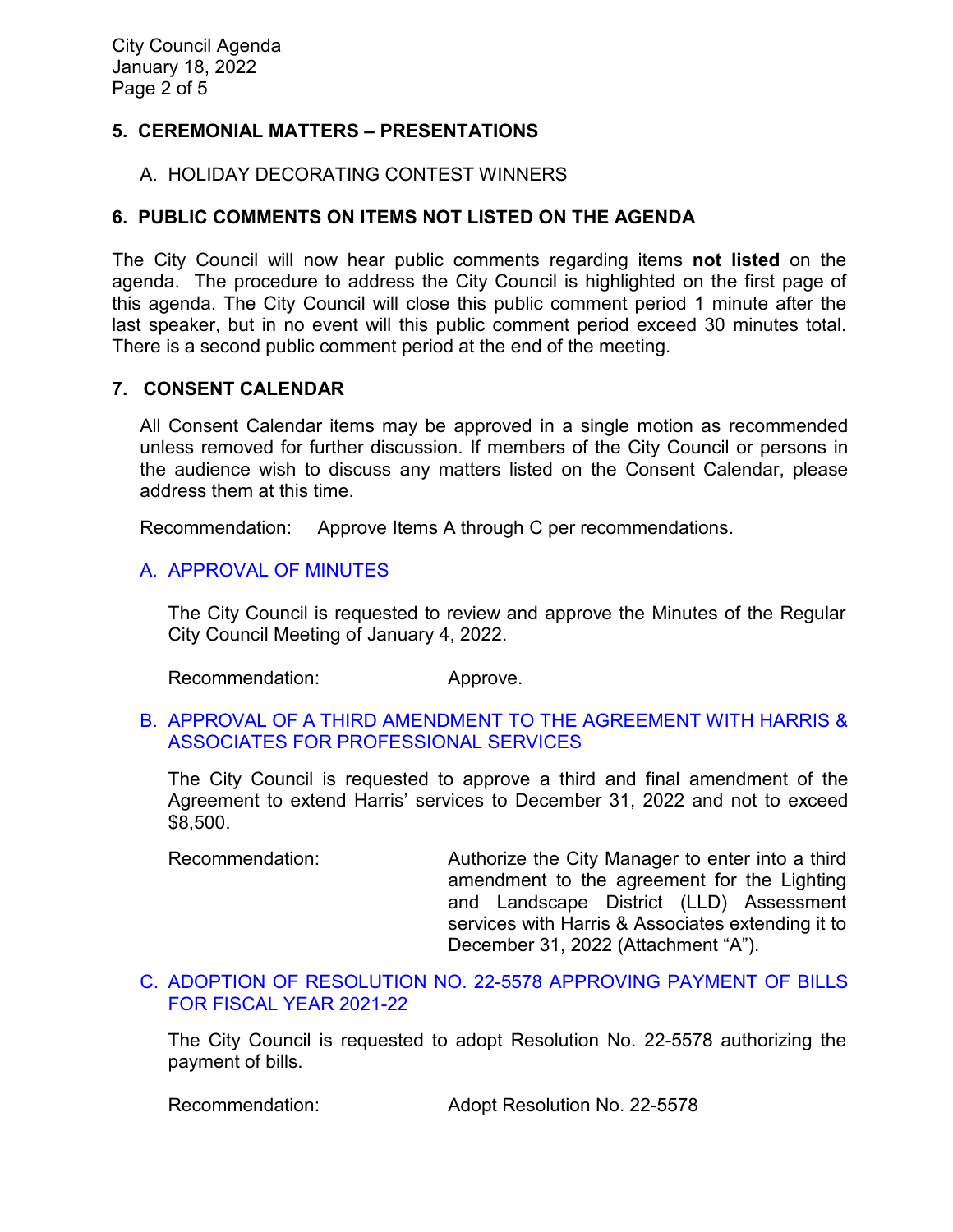### **8. PUBLIC HEARING**

### A. [ESTABLISH THE COMMUNITY DEVELOPMENT BLOCK GRANT PROGRAMS](https://www.ci.temple-city.ca.us/DocumentCenter/View/17319/05-8A_CDBG_Staff-Report-FY-22-23-v3-w-attachments_2022-01-10)  [AND ALLOCATIONS FOR FISCAL YEAR 2022-23](https://www.ci.temple-city.ca.us/DocumentCenter/View/17319/05-8A_CDBG_Staff-Report-FY-22-23-v3-w-attachments_2022-01-10)

The City is required to conduct a public hearing to solicit input from the community and to ensure that the proposed CDBG Projects meet community needs and the Department of Housing and Urban Development (HUD) guidelines.

Presentation: Community Development Director and Associate Planner

Recommendation:

- 1. Hold a public hearing regarding the proposed allocation of Community Development Block Grant (CDBG) funds for Fiscal Year 2022-23 (FY 22-23);
- 2. Authorize the City Manager to amend CDBG-funded program allocations up to 50 percent of the approved allocation as necessary throughout the FY; and
- 3. Adopt Resolution 22-5575 (Attachment "A") establishing the CDBG-funded programs and allocations for FY 22-23. The total CDBG Budget for FY 22-23 includes the estimated allocation of \$205,000, plus an estimated \$45,000 of unallocated CDBG funds:

| Total FY 22-23 CDBG Budget:                                      | \$250,000         |
|------------------------------------------------------------------|-------------------|
| Youth Scholarship Program:                                       | \$31,500 (12.6%)  |
| Asbestos Testing and Removal Program:                            | $$35,000(14.0\%)$ |
| Housing Rehabilitation Loan and Grant Program: \$183,500 (73.4%) |                   |

### **9. UNFINISHED BUSINESS** – None

#### **10. NEW BUSINESS**

#### A. [REQUEST FROM THE TEMPLE CITY CAMELLIA FESTIVAL FOR](https://www.ci.temple-city.ca.us/DocumentCenter/View/17320/06-10A_Camellia-Festival_Staff-Report-v10-w-attachment_2022-01-10)  [POSTPONEMENT OF THE 2022 CAMELLIA FESTIVAL](https://www.ci.temple-city.ca.us/DocumentCenter/View/17320/06-10A_Camellia-Festival_Staff-Report-v10-w-attachment_2022-01-10)

The Camellia Festival is requesting the postponement of the 2022 Camellia Festival that was originally scheduled for February 25-27 until May 20-22, 2022, at Temple City Park due to health and safety concerns. The new date is based on the earliest availability of the carnival vendor.

Presentation: Parks and Recreation Director

Recommendation: Approve the request for postponement of the 2022 Camellia Festival to May 20-22, 2022, and provide the same City support as approved at the December 7, 2021 Council meeting.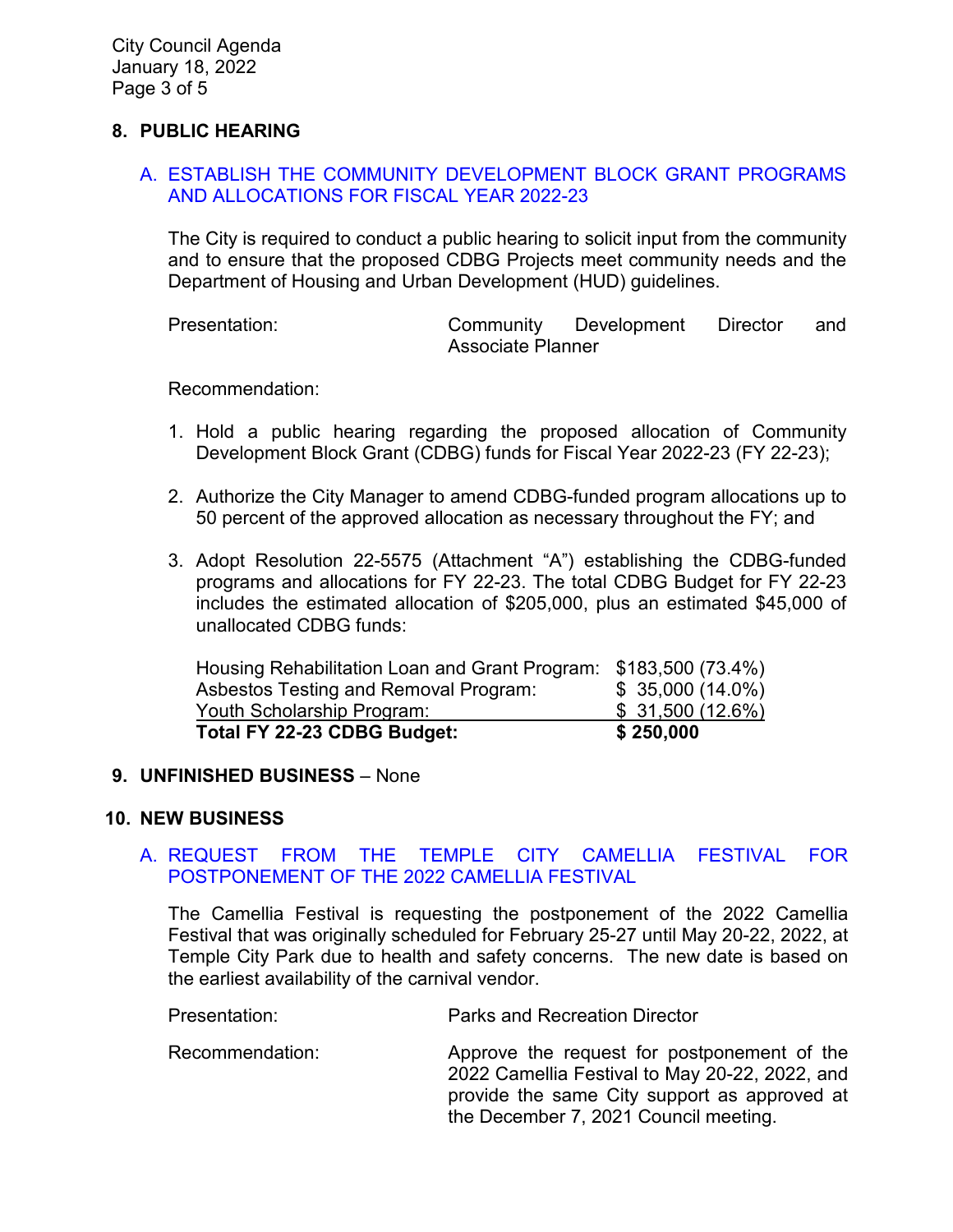## B. DISCUSSION [OF A CAMPAIGN CONTRIBUTION LIMIT REGULATIONS](https://www.ci.temple-city.ca.us/DocumentCenter/View/17321/07-10B_Campaign-Contribution-Limit-AB-571_Staff-Report_v5_2022-01-11-w-attachments)  **[ORDINANCE](https://www.ci.temple-city.ca.us/DocumentCenter/View/17321/07-10B_Campaign-Contribution-Limit-AB-571_Staff-Report_v5_2022-01-11-w-attachments)**

AB 571 went into effect on January 1, 2021 and established default campaign contribution limits for elective city or county office candidates (i.e. the same as the limit for certain elective state office candidates). The City Council is requested to discuss whether to adopt its own campaign limit regulations or continue to default to the State limitations set by Assembly Bill 571.

Presentation: City Clerk and City Attorney

Recommendation: Hold a discussion to consider a campaign contribution limit regulation ordinance for the City or continue to default to the State limitations set by Assembly Bill 571.

### **11. UPDATE FROM CITY MANAGER**

## **12. UPDATE FROM CITY ATTORNEY**

- **13. COUNCIL REPORTS REGARDING AD HOC OR STANDING COMMITTEE MEETINGS** 
	- A. SCHOOL DISTRICT/CITY STANDING COMMITTEE (Councilmember Man and Councilmember Chavez) – Formed 1/3/2012
	- B. LAS TUNAS DOWNTOWN REVITALIZATION STANDING COMMITTEE (Councilmember Chavez and Mayor Yu) – Formed 2/18/2014
	- C. FUTURE DEVELOPMENT OF CITY PROPERTIES STANDING COMMITTEE (Mayor Yu and Councilmember Man) – Formed 2/18/2014
	- D. AUDIT STANDING COMMITTEE (Councilmember Chavez and Mayor Yu) – Formed 7/15/2014
	- E. FACILITIES, PUBLIC WORKS, AND INFRASTRUCTURE STANDING **COMMITTEE** (Mayor Yu and Councilmember Man) – Formed 4/4/2017
	- F. PRIMROSE PARK ART ELEMENT AD HOC (Councilmember Vizcarra and Mayor Yu) – Formed 5/19/20
	- G. CITY BASED HOMELESS PLAN STANDING COMMITTEE (Councilmember Vizcarra and Mayor Pro Tem Sternquist) – Formed 3/16/21

# **14. COUNCIL ITEMS SEPARATE FROM THE CITY MANAGER'S REGULAR AGENDA**